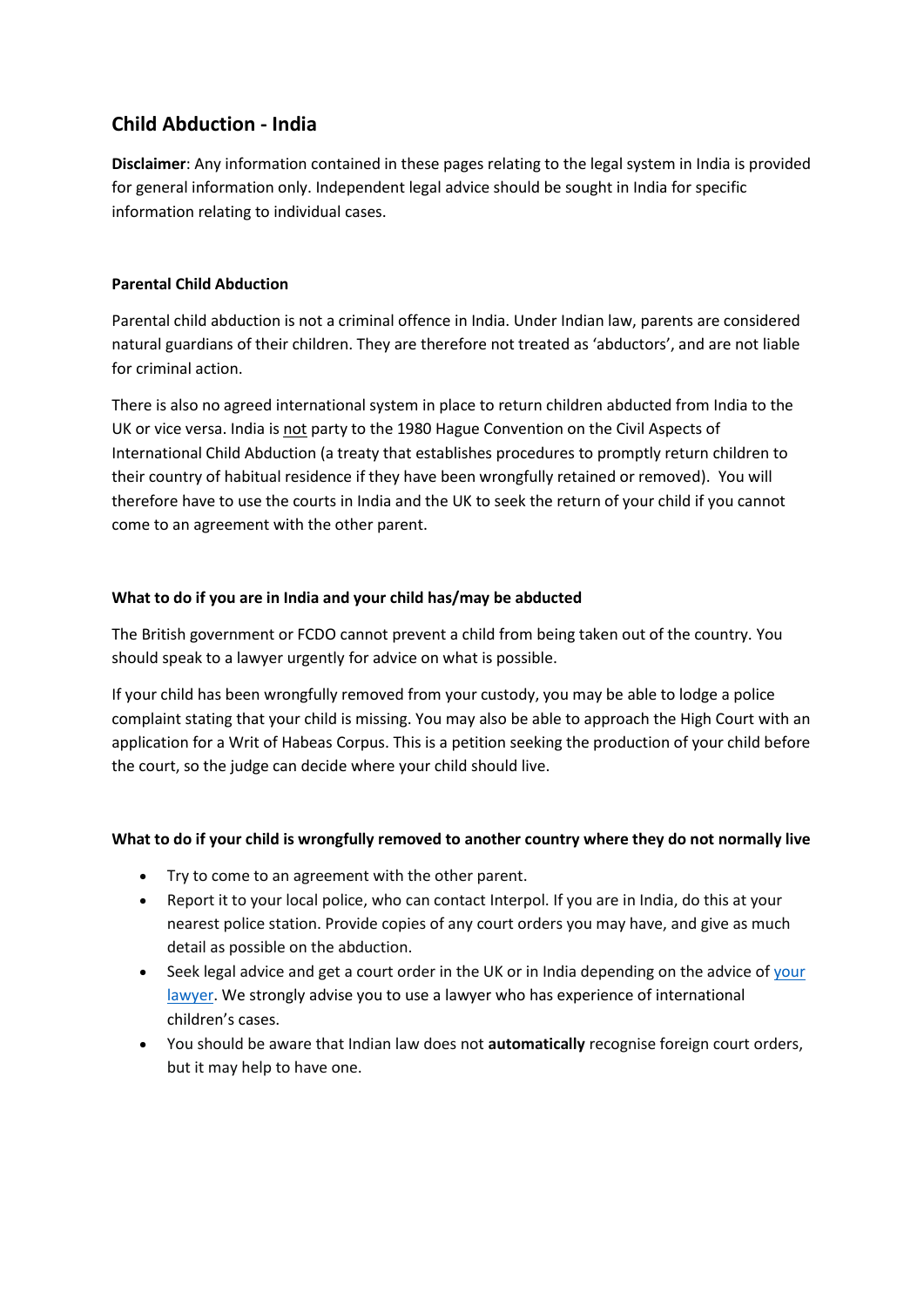### **What we can and cannot do**

- We can register an interest with the local police when you have made your complaint. However, you should be aware that the police are under no obligation to disclose any information to us.
- We can give you information on NGOs who may be able to assist or provide advice.
- The British government or the FCDO cannot force either a parent or the Indian government to return a child to the country where they normally live.
- We cannot serve UK court orders on your behalf, even if it says so on the order.
- We cannot locate or rescue a child and return them to you. It is the responsibility of the police to locate and/or return a child to their rightful custodian.

## **Custody Issues**

- Parents involved in a custody dispute should seek professional legal advice as soon as possible. There is no time frame for custody cases to be heard in India and the length of time will vary across states and courts. Costs vary depending on the location or level of the court concerned, as well as the legal advice required, e.g. domestic or international dispute.
- India is a multi-religious country and laws vary widely depending on the religion of the persons involved in child abduction/custody/access cases. Even though religious or civil law applies in deciding custody disputes, the courts will usually take into account the best interests of the child when deciding custody.
- Parents have the right of appeal in custody cases as in any other civil case. It is possible for the parent who does not have custody to apply for contact with their child through the courts.
- An interim child custody order or travel ban can be obtained from a court while permanent custody is being decided.
- Foreign court orders cannot be implemented in India but may be taken into consideration when deciding custody. This will vary from case to case.

#### **Travel**

- If a child needs a new passport or emergency travel document someone with parental [responsibility](https://www.gov.uk/parental-rights-responsibilities) must apply for it. Details of both parents will be required on application.
- A parent can be stopped from taking a child out of the jurisdiction of a court or the country against the wishes of the other parent.
- A parent attempting to leave the country with a child in contravention of existing court orders could be arrested.